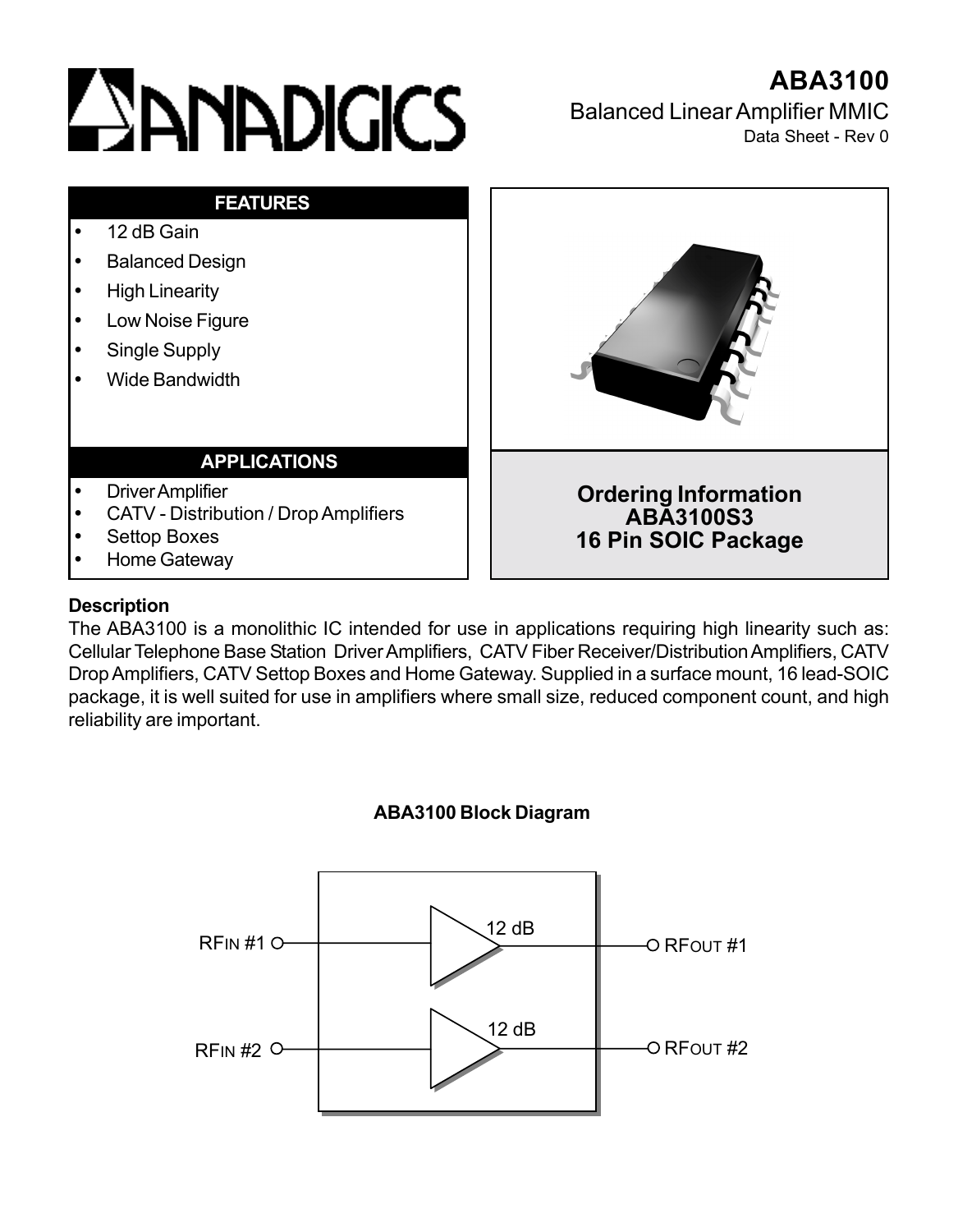# **Absolute Maximum Ratings**

| <b>PARAMETER</b>          | <b>MIN</b> | <b>MAX</b> | <b>UNITS</b>    |
|---------------------------|------------|------------|-----------------|
| $V_{DD}/V_{RFOUT}$        | 0          | 12         | $V_{DC}$        |
| $V_{RFIN}$                |            |            | $V_{\text{DC}}$ |
| $RF_{IN}$                 |            | $+10$      | dBm             |
| Storage Temperature       | $-65$      | $+150$     | $^{\circ}C$     |
| Soldering Temperature     |            | 260        | °C              |
| Soldering Time            |            | 5.0        | Sec.            |
| <b>Thermal Resistance</b> |            | 10         | $\degree$ C/W   |

#### **Electrical Specifications**

 $(T_A = +25 °C, RF = 50$  to 1000 MHz, Test System = 75 $\Omega$ , V<sub>DD</sub> = + 5V @ 150 mA Typ)

| <b>PARAMETER</b>                                                        | <b>MIN</b> | <b>TYP</b>        | <b>MAX</b>        | <b>UNITS</b>    |
|-------------------------------------------------------------------------|------------|-------------------|-------------------|-----------------|
| Gain                                                                    | 11         | 12                | 14                | dB              |
| Noise Figure 50 MHz - 350 MHz<br>350 MHz - 550 MHz<br>550 MHz - 860 MHz |            | 2.5<br>2.7<br>3.2 | 3.0<br>3.5<br>4.0 | dB<br>dВ<br>dB  |
| Input/Output Return Loss                                                | 10         | 18                |                   |                 |
| CSO <sup>1</sup>                                                        |            | $-72$             | $-70$             | dBc             |
| CTB <sup>1</sup>                                                        |            | $-75$             | $-73$             | dBc             |
| 2nd Order Output Intercept Point<br>$(OIP2)^2$                          |            | 60                |                   | dBm             |
| 3rd Order Output Intercept Point<br>(OIP3) <sup>2</sup>                 |            | 35                |                   | dB <sub>m</sub> |
| $\mathsf{L}(\mathsf{V}_{\mathsf{DD}} = 5.0 \mathsf{V})$                 | 120        | 150               | 170               | mA              |

*1. 132 channels, + 25 dBmV per channel, (measured at the output) 6 MHz channel spacing.*

*2. Two tones, @ 397 MHz and 403 MHz, +4dBm per tone.*

#### **Operating Ranges**

| <b>PARAMETER</b> | <b>MIN</b> | <b>TYP</b>               | <b>MAX</b> | <b>UNITS</b> |
|------------------|------------|--------------------------|------------|--------------|
| OD '             | 4.5        |                          |            | Volts        |
| Case Temperature | -40        | $\overline{\phantom{0}}$ | 85         | $\sim$       |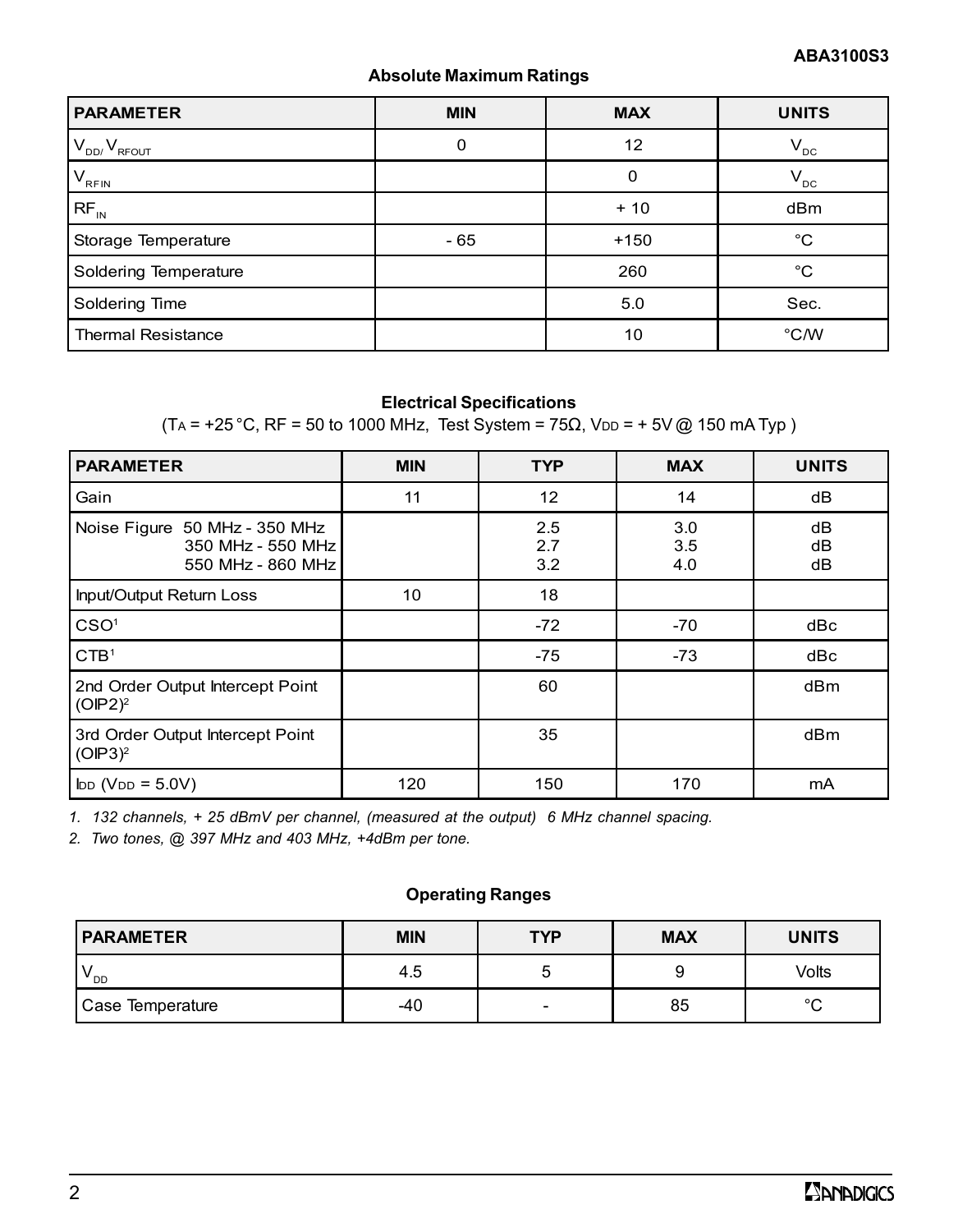#### **ABA3100S3**

#### **Test circuit for ABA3100 (5V, 150 mA typical bias)**



**T2 Balun Drawing**

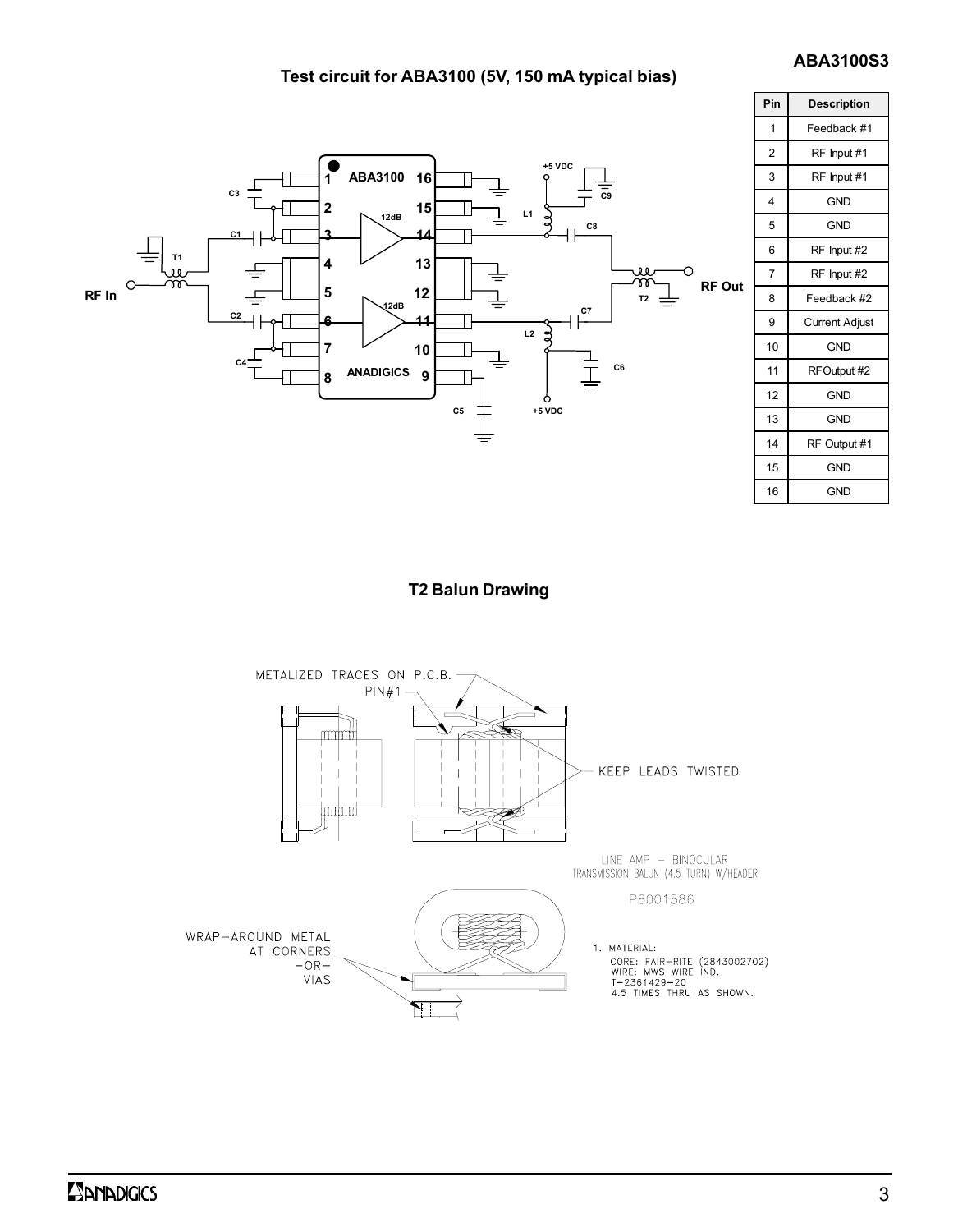## **ABA3100 Test Fixture Layout**



#### **Parts List for ABA3100 Test Fixture**

| <b>ITEM</b>                     | <b>DESCRIPTION</b>                        | <b>QTY</b> | <b>VENDOR</b>                     | <b>VENDOR P/N</b>          |
|---------------------------------|-------------------------------------------|------------|-----------------------------------|----------------------------|
| C <sub>1</sub> TO <sub>C9</sub> | 0.01 uF. CHIP CAP.                        | 9          | <b>MURATA</b>                     | GRM39X7R1103K25V           |
| C <sub>10</sub>                 | 47 JF ELEC, CAP.                          | 1          | <b>DIGI-KEY CORP</b>              | <b>P5275-ND</b>            |
| $L1-L2$                         | 390 nH. CHIP INDUC.                       | 2          | <b>COILCRAFT</b>                  | 1008CS-391XKBC             |
| <b>CONNECTORS</b>               | <b>END LAUNCHED</b><br><b>F CONNECTOR</b> | 2          | <b>LIGHTHORSE TECH</b>            | LTI-FSF55NP                |
| <b>T1, T2 (BALUN)</b>           | <b>FERRITE CORE WIRE</b>                  | 2          | <b>FAIR-RITE MWS</b><br>WIRE IND. | 2843002702<br>T-2361429-20 |
|                                 | PCB.                                      | 1          | STAND, PRINTED<br>CIRCUITS INC.   | EBSTA-111899               |

#### **Notes:**

T2 Balun: 4.5 Times thru as shown. (DWG. No. P8001586) Connectors tabs must be reduced by 150 mils. Device must be soldered on PC board.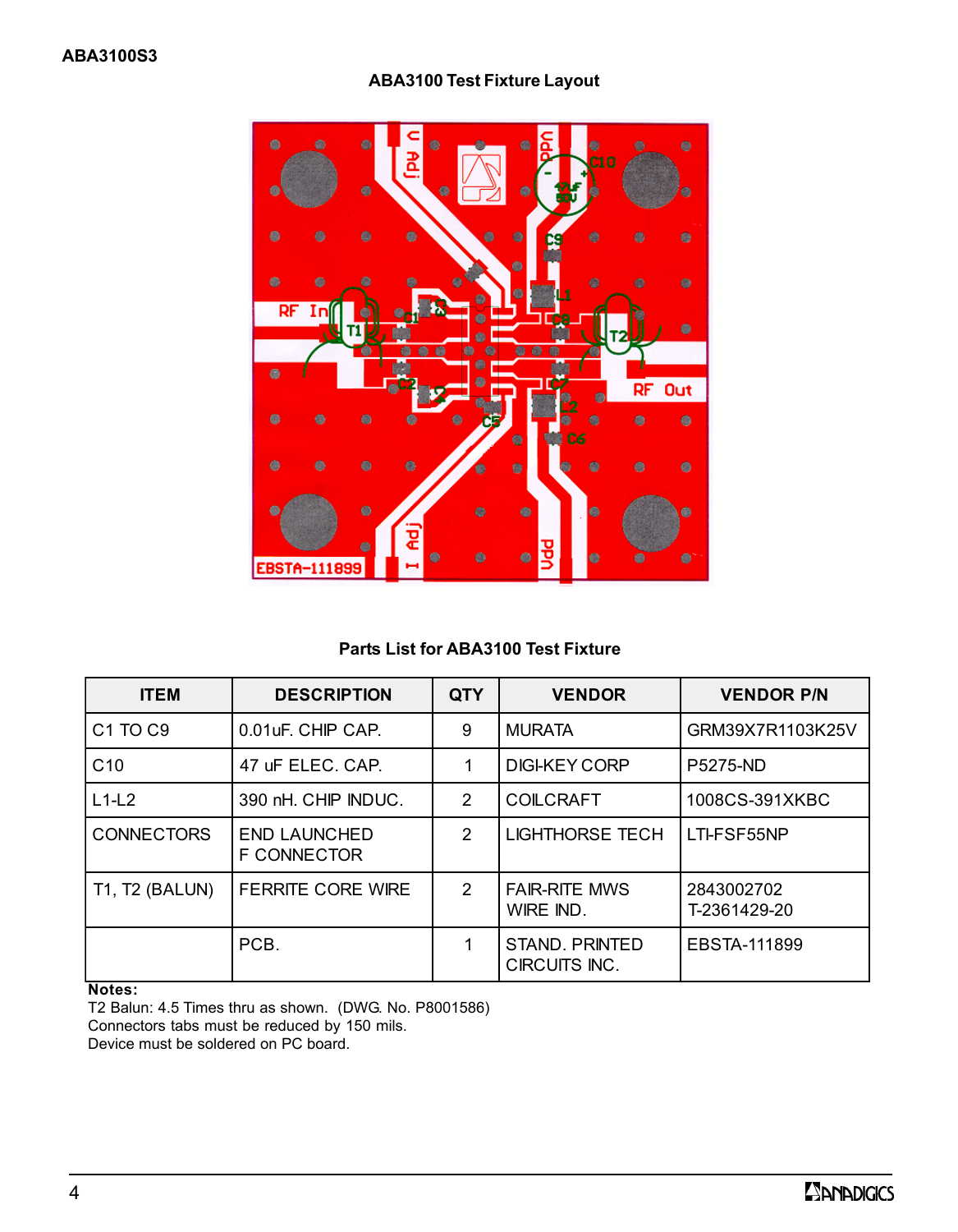

### **ABA3100 - Typical Noise Figure vs. Frequency**



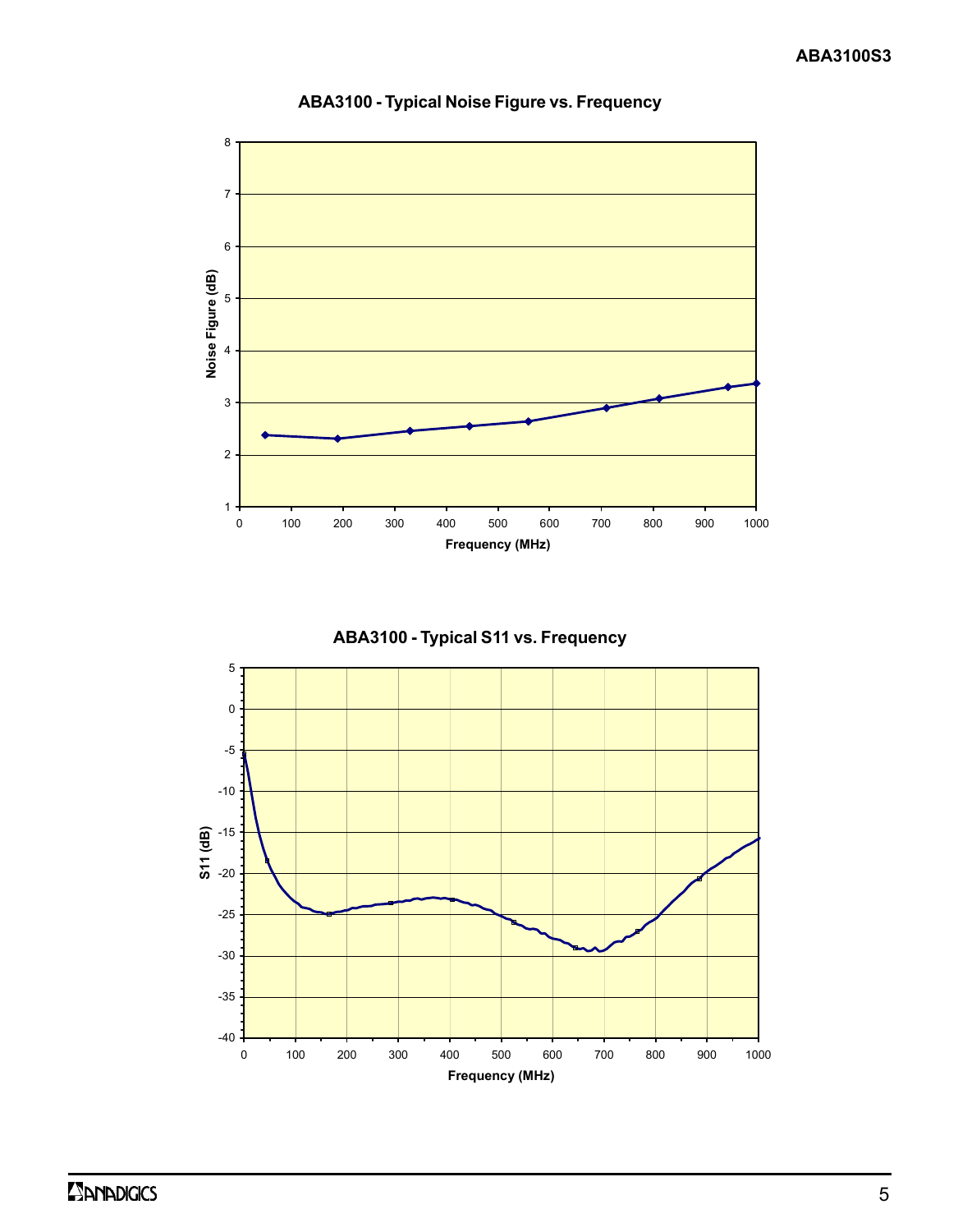

### **ABA3100 - Typical S21 vs. Frequency**



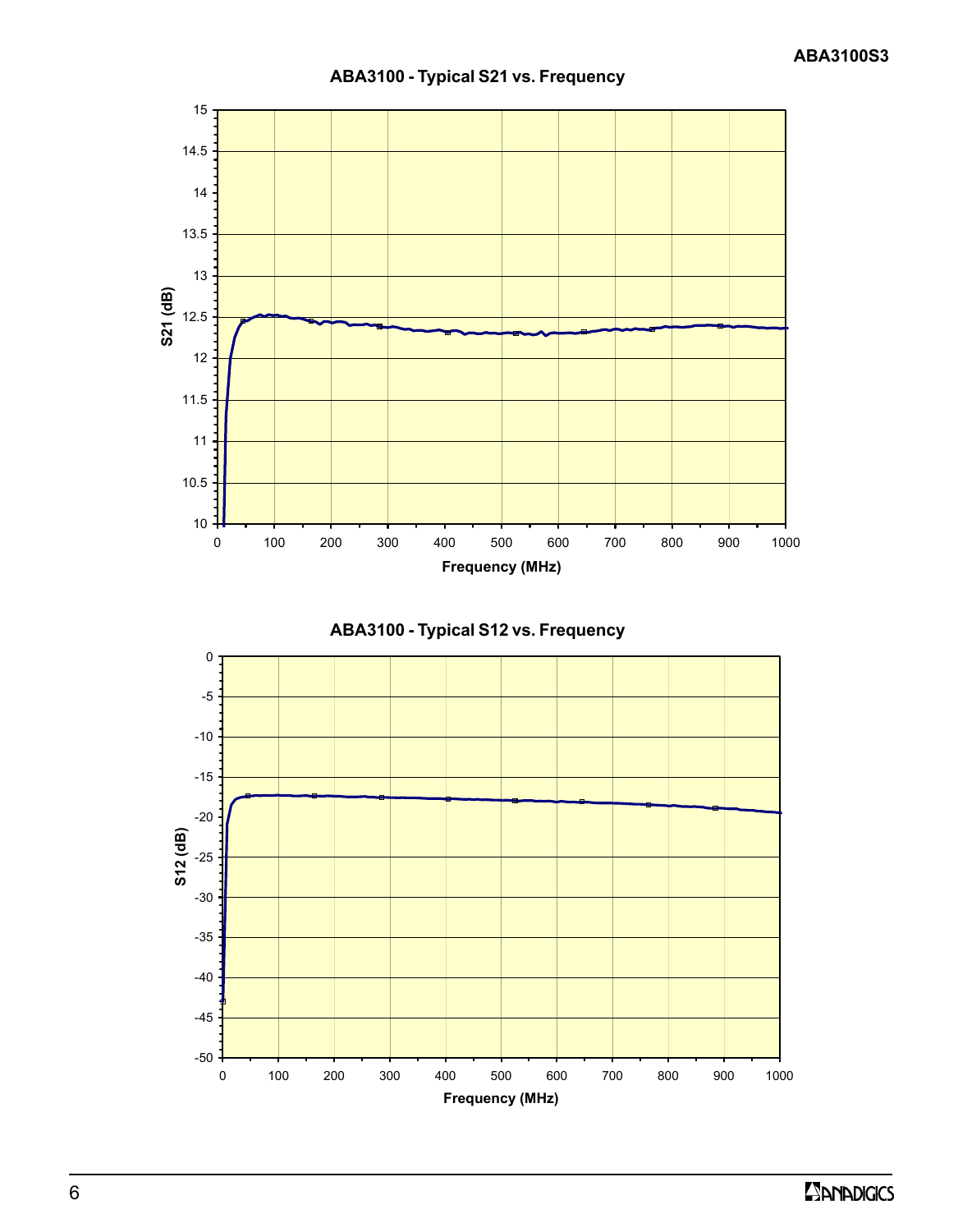

**ABA3100 - Typical S22 vs. Frequency**